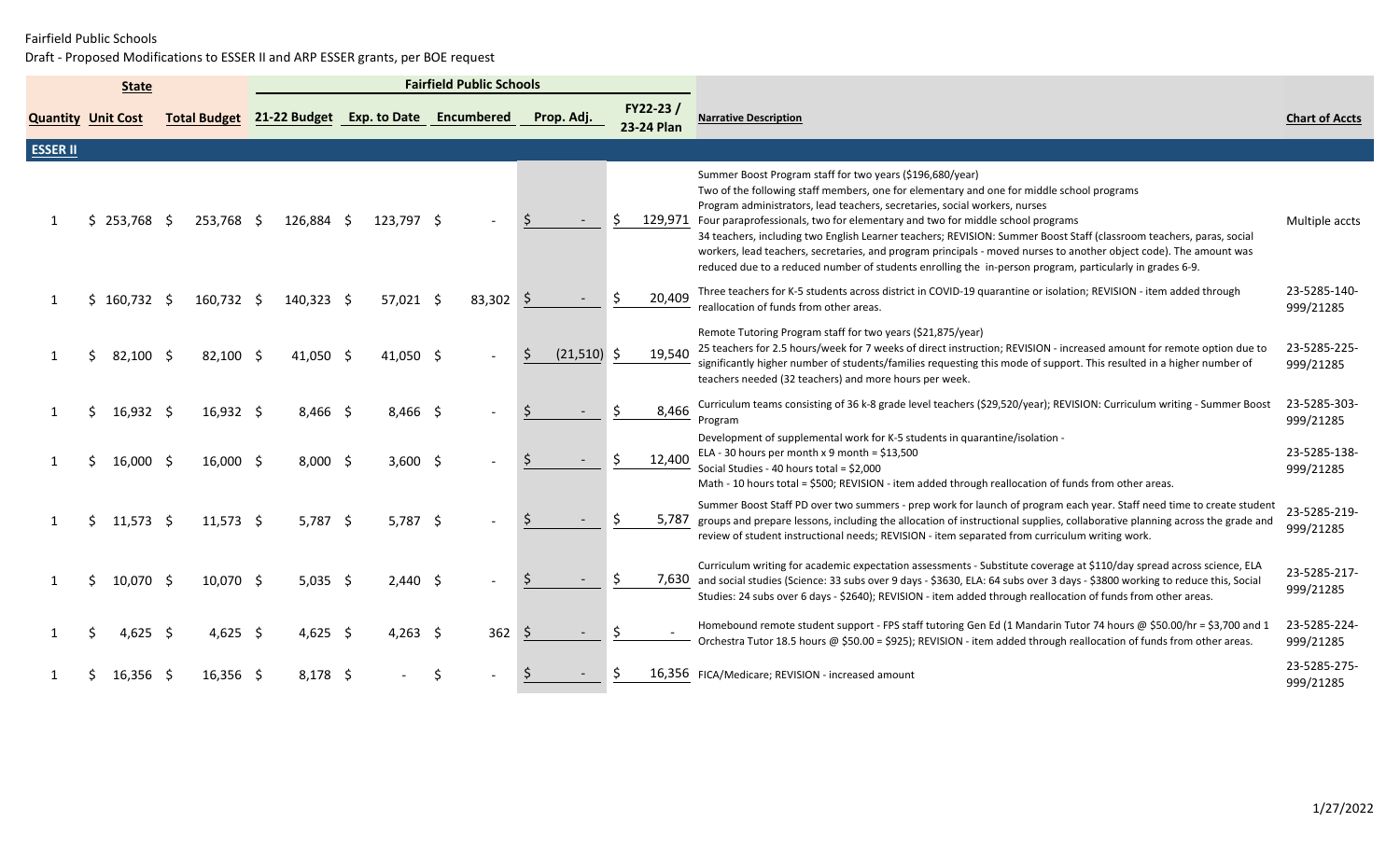|                           | <b>State</b>  |                     |                                      |    |             | <b>Fairfield Public Schools</b> |              |               |     |                        |                                                                                                                                                                                                                                                                                                                                                                                                                                                                                                                                                                                                                                                        |                           |
|---------------------------|---------------|---------------------|--------------------------------------|----|-------------|---------------------------------|--------------|---------------|-----|------------------------|--------------------------------------------------------------------------------------------------------------------------------------------------------------------------------------------------------------------------------------------------------------------------------------------------------------------------------------------------------------------------------------------------------------------------------------------------------------------------------------------------------------------------------------------------------------------------------------------------------------------------------------------------------|---------------------------|
| <b>Quantity Unit Cost</b> |               | <b>Total Budget</b> | 21-22 Budget Exp. to Date Encumbered |    |             |                                 |              | Prop. Adj.    |     | FY22-23/<br>23-24 Plan | <b>Narrative Description</b>                                                                                                                                                                                                                                                                                                                                                                                                                                                                                                                                                                                                                           | <b>Chart of Accts</b>     |
|                           | 94,967        | 94,967 \$           | $60,000$ \$                          |    | $30,008$ \$ |                                 |              |               |     |                        | Plato Agency contract for homebound remote GenEd students<br>* 1 small group tutoring (3 students, 1 tutor) 333 hours @ \$99.00/hr = \$32,967<br>* 74 hours of prep @ \$62.00/hr= \$4,588<br>* 74 office hours @ \$62.00/hr= \$4,588<br>64,959 TOTAL for SMALL GROUP = \$42,143<br>* 2 Individual 1:1 (2 students, 2 tutors,) 704 hours (304 each) @ \$62.00/hr = \$43,648<br>* 74 hours of prep (37 each) @ \$62.00/hr= \$4,588<br>* 74 office hours (37 each) @ \$62.00/hr= \$4,588<br>TOTAL for 2 Individual 1:1 = \$52,824; REVISION - item added through reallocation of funds from other areas.                                                  | 23-5285-311-<br>999/21285 |
|                           | 31,709 \$     | 31,709 \$           | 31,709 \$                            |    |             | 21,500                          | <sub>S</sub> |               |     | 10,209                 | HVAC Engineering Design Contract - We will fund an Engineer of Record to seal drawings, reports and/or documents for<br>the HVAC controls systems project.                                                                                                                                                                                                                                                                                                                                                                                                                                                                                             | 23-5285-358-<br>999-21285 |
| 1                         | 18,800 \$     | 18,800 \$           | 18,800 \$                            |    | $7,425$ \$  | $2,000$ \$                      |              | $(9,375)$ \$  |     |                        | MS block schedule consultant (\$600 prep work and \$130/hr for 140 hrs - \$18,200); REVISION - item added through<br>reallocation of funds from other areas.                                                                                                                                                                                                                                                                                                                                                                                                                                                                                           | 23-5285-313-<br>999/21285 |
| 1                         | $9,574$ \$    | $9,574$ \$          | 4,787 \$                             |    | 4,787 \$    |                                 |              |               | S   |                        | 4,787 Nurses for Summer Boost Program for two years; REVISION - item moved from object code 100 - Boost staff.                                                                                                                                                                                                                                                                                                                                                                                                                                                                                                                                         | 23-5285-312-<br>999/21285 |
|                           | $5,200$ \$    | $5,200$ \$          | $5,200$ \$                           |    | $5,200$ \$  |                                 |              |               |     |                        | Calvert Learning program for homebound remote GenEd students; REVISION - item added through reallocation of funds<br>from other areas.                                                                                                                                                                                                                                                                                                                                                                                                                                                                                                                 | 23-5285-315-<br>999/21285 |
| 1                         | 64,660 \$     | $64,660$ \$         | $32,330$ \$                          |    | $32,330$ \$ |                                 |              |               | \$  | 32,330                 | Bus transportation to and from program site for two years (\$60,475/year); REVISION - amount reduced based on assessed<br>need. The number of buses needed for the in person program was reduced based on a smaller number of<br>students/families choosing this option. Based on the lower number of student the cost for the bus was reduced by almost<br>50%.                                                                                                                                                                                                                                                                                       | 23-5285-337-<br>999/21285 |
|                           | $$110,500$ \$ | 110,500             |                                      |    | $11,700$ \$ | 14,985                          | -S           | (48, 739)     | -S  |                        | 35,076 Hand Sanitizer/ COVID supplies                                                                                                                                                                                                                                                                                                                                                                                                                                                                                                                                                                                                                  | 23-5285-400-<br>999/21285 |
|                           | 80,000 \$     | 80,000              |                                      | Ŝ. | 28,739      |                                 |              | (51, 261)     | -S  |                        | <b>Face Masks</b>                                                                                                                                                                                                                                                                                                                                                                                                                                                                                                                                                                                                                                      | 23-5285-400-<br>999/21285 |
|                           | $$77,190$ \$  | 77,190 \$           | 38,595 \$                            |    | $38,595$ \$ |                                 |              | $(20,000)$ \$ |     |                        | Literacy materials for two years of Summer Boost Program<br>Instructional reading book sets (1 per elementary student)<br>Reading resources for 22 classrooms (whiteboards, writing journals, Heggerty Phonological Awareness Resource, magnetic 23-5285-400-<br>18,595 letter sets), MS Book Clubs, MS Short Text (Text Sets), Writing Journals MS, Classroom supplies, Assessment for<br>Independent Reading, Math materials for two years, Freckle, Context for Learning Mathematics resource, Science Hands-<br>on materials<br>Other Performance Task Materials for two years, REVISION - amount revised based on re-evaluation of program needs. | 999/21285                 |
| 1                         | $$217,291$ \$ | 217,291 \$          | 217,291 \$                           |    |             | 226,558                         |              |               | \$. | (9, 267)               | HVAC Control System - Install an updated HVAC control system to regulate and assess the building's indoor air quality (IAQ) 23-5285-300-<br>to determine what action may need to be taken, if any.                                                                                                                                                                                                                                                                                                                                                                                                                                                     | 999/21285                 |
|                           |               | \$1,282,047         | 757,060 \$                           |    | 405,208     | 348,707                         |              | (150, 885)    | -S  | 377,248                |                                                                                                                                                                                                                                                                                                                                                                                                                                                                                                                                                                                                                                                        | 1/27/2022                 |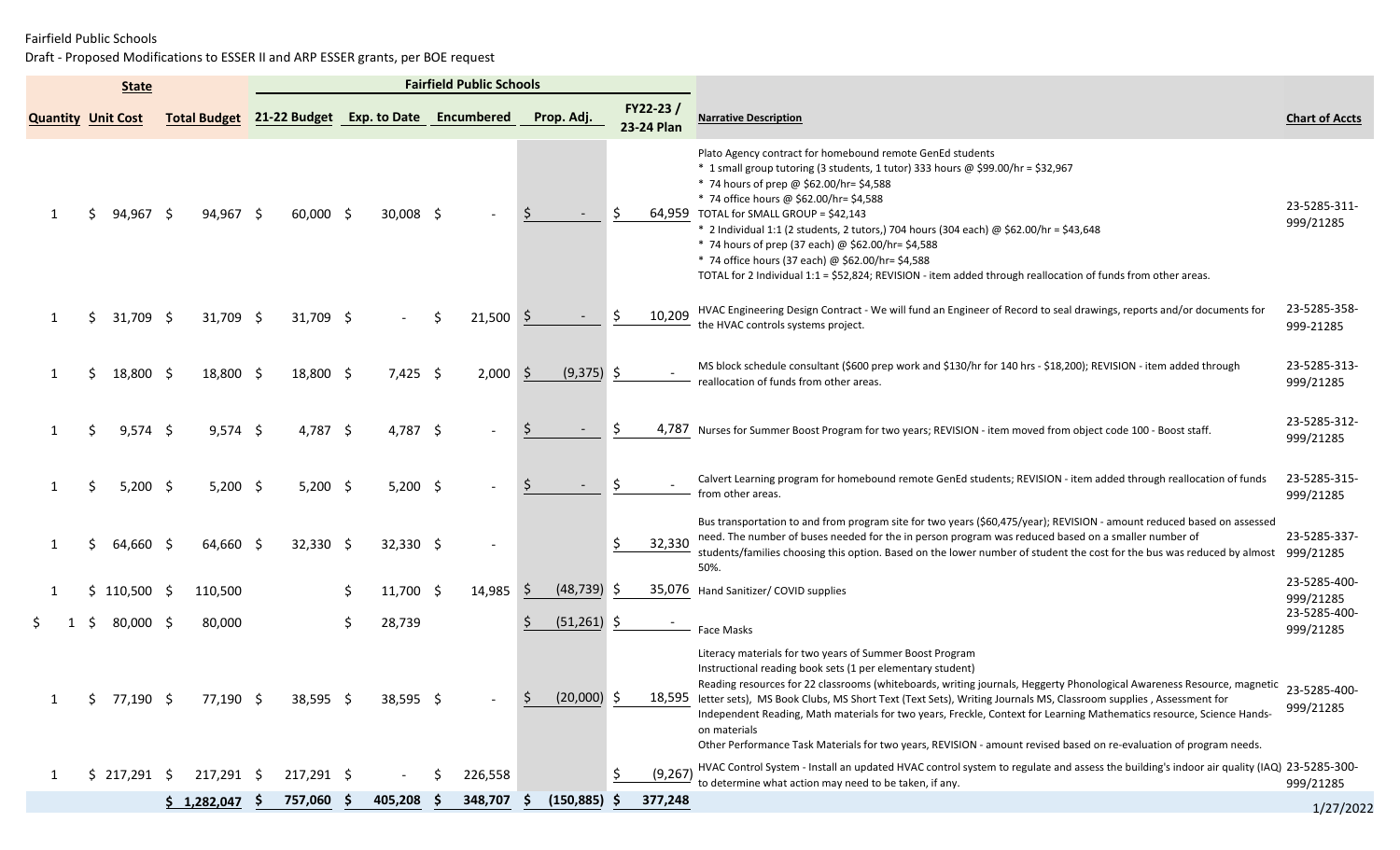|                           |    | <b>State</b> |                     | <b>Fairfield Public Schools</b> |                           |     |             |             |     |               |     |                        |                                                                                                                                                                                                                                                                                                                                                                                                                                                                                                                                                                                                                                                                                       |                                                        |
|---------------------------|----|--------------|---------------------|---------------------------------|---------------------------|-----|-------------|-------------|-----|---------------|-----|------------------------|---------------------------------------------------------------------------------------------------------------------------------------------------------------------------------------------------------------------------------------------------------------------------------------------------------------------------------------------------------------------------------------------------------------------------------------------------------------------------------------------------------------------------------------------------------------------------------------------------------------------------------------------------------------------------------------|--------------------------------------------------------|
| <b>Quantity Unit Cost</b> |    |              | <b>Total Budget</b> |                                 | 21-22 Budget Exp. to Date |     |             | Encumbered  |     | Prop. Adj.    |     | FY22-23/<br>23-24 Plan | Narrative Description                                                                                                                                                                                                                                                                                                                                                                                                                                                                                                                                                                                                                                                                 | <b>Chart of Accts</b>                                  |
| <b>ARP ESSER</b>          |    |              |                     |                                 |                           |     |             |             |     |               |     |                        |                                                                                                                                                                                                                                                                                                                                                                                                                                                                                                                                                                                                                                                                                       |                                                        |
| 3                         | S  | $160,000$ \$ | 480,000             | - S                             | 105,600 \$                |     | $33,317$ \$ | 69,664      | -S  | (218, 619)    | S   | 158,400                | Diversity, Equity and Inclusion administrator (for three years) - The diversity administrator will oversee the diversity<br>professional development. A new diversity, equity, and inclusion administrator will not be the "expert" in all areas of<br>which we intend to engage (e.g.: opportunity gaps among race and high needs populations, implicit bias, race and<br>education, equity, hiring and advancement, systematic racism, etc.).                                                                                                                                                                                                                                       | 23-5290-116-<br>997/22290                              |
| 3                         | Ś. | 157,536 \$   | 472,608 \$          |                                 | 157,536 \$                |     | $14,240$ \$ |             |     | (25,000)      | S   |                        | After school supports at the five secondary schools for three years (21-22 through 23-24)<br>433,368 42 teachers (\$50/hr) and 20 paraprofessionals (\$26.28/hr) for one hour a day, twice a week for 30 weeks at total of<br>\$472,608 over three years                                                                                                                                                                                                                                                                                                                                                                                                                              | 23-5290-183-<br>997/22290<br>23-5290-217-<br>997/22290 |
| 3                         |    | 20,000 \$    | $60,000$ \$         |                                 | 20,000 \$                 |     | $10,000$ \$ | $10,000$ \$ |     |               | S   | 40,000                 | After school: 5 site supervisors for after school program at each of the five secondary schools; \$4000/site for 5 sites at total 23-5290-160-<br>of \$60,000 over three years.                                                                                                                                                                                                                                                                                                                                                                                                                                                                                                       | 997/22290                                              |
|                           |    | 90,000       | 90,000 \$<br>- S    |                                 |                           |     |             |             |     | (75,000)      | -S  | 15,000                 | SEL: EF Coach (0.5 FTE) - This is to cover the cost of a 0.5 special education teacher salary over two years who will be<br>assigned as an EF coach half-time to consult and train middle school and high school staff on the work completed under<br>the training of Pag Dawson. The EF coach will assist general education and special education staff in assessing students<br>executive skills, developing plans to address students' areas of need and to monitor student growth over time.                                                                                                                                                                                      | 23-5290-140-<br>997/22290                              |
|                           |    | 49,500 \$    | 49,500 \$           |                                 |                           |     |             |             |     |               |     |                        | SEL: Teacher SEL Leader at each elementary school (11 total) - This area includes stipends for 1 SEL Teacher Leader at each<br>49,500 of our 11 eleven elementary schools to collaborate with building administration and teacher colleagues on consistent<br>implementation of Second Step curriculum and morning meetings across grades levels in each elementary school.                                                                                                                                                                                                                                                                                                           | 23-5290-211-<br>997/22290                              |
|                           | S  | 35,000 \$    | 35,000 \$           |                                 | 35,000 \$                 |     | $17,128$ \$ | 17,872 \$   |     |               | -\$ |                        | SEL: Cognitive Behavioral Consultants (Universal DBT) - Universal DBT training includes a opening Kick -Off presentation by<br>our lead DBT consultant for 90 minutes on Universal Classroom DBT for approximately 30 middle school and high school<br>0 health teachers. After the kick off health teachers will attend four full days of remote trainings on the Foundations of<br>Universal Classroom DBT skills and Instruction. Once the four day training is completed a follow up two hour consultation<br>will occur to address implementation obstacles and solutions.                                                                                                       | 23-520-327-<br>998/22290                               |
|                           |    | 32,000       | 32,000<br>S.        | - S                             | 15,785 \$                 |     |             | $15,785$ \$ |     | $(16,215)$ \$ |     |                        | SEL: Consulting (QPR Training) - The 22 FPS social workers will receive a full day in-person training to become QPR<br>Gatekeeper trainers so they will be able to train all FPS staff in QPR.                                                                                                                                                                                                                                                                                                                                                                                                                                                                                        | 23-520-327-<br>998/22290                               |
|                           |    | 25,000       | $25,000$ \$<br>- S  |                                 |                           |     |             | 15,000      |     | $(10,000)$ \$ |     |                        | SEL: MindUp Training (MindUP) - During the 2019-20 school year elementary school staff received training and materials in<br>the implementation of MindUp curriculum. Training was interrupted due to the school closure in March 2019 due to<br>COVID-19. This training is intended as a refresher and year 2 training for school based teams in grades preK-5. Each school 23-520-327-<br>based team consists of approximately ten staff. This mindfulness curriculum aligns with the work of DBT in MS and HS and 998/22290<br>aligns well with the CASEL SEL Framework. The number of training days is yet to be determined and will be provided by the<br>MindUp training staff. |                                                        |
|                           |    | 10,000 \$    | 10,000 \$           |                                 |                           | -\$ |             | -S          | ∣\$ |               | S.  |                        | SEL: LGBT training/consultation - Up to 75 participants will be trained (preferably in-person)' Year 1 would include a larger<br>workshop focused on supporting students who identify as LGBTQ from a therapeutic perspective and best practices for<br>10,000 school districts in establishing policies and practices that are non-discriminatory. Year 2 would include consultation with<br>all school stakeholders on understanding and analyzing the unique needs of this population. Consultation will also<br>continue on individual case reviews.                                                                                                                              | 23-520-327-<br>998/22290<br>$\sqrt{2}$                 |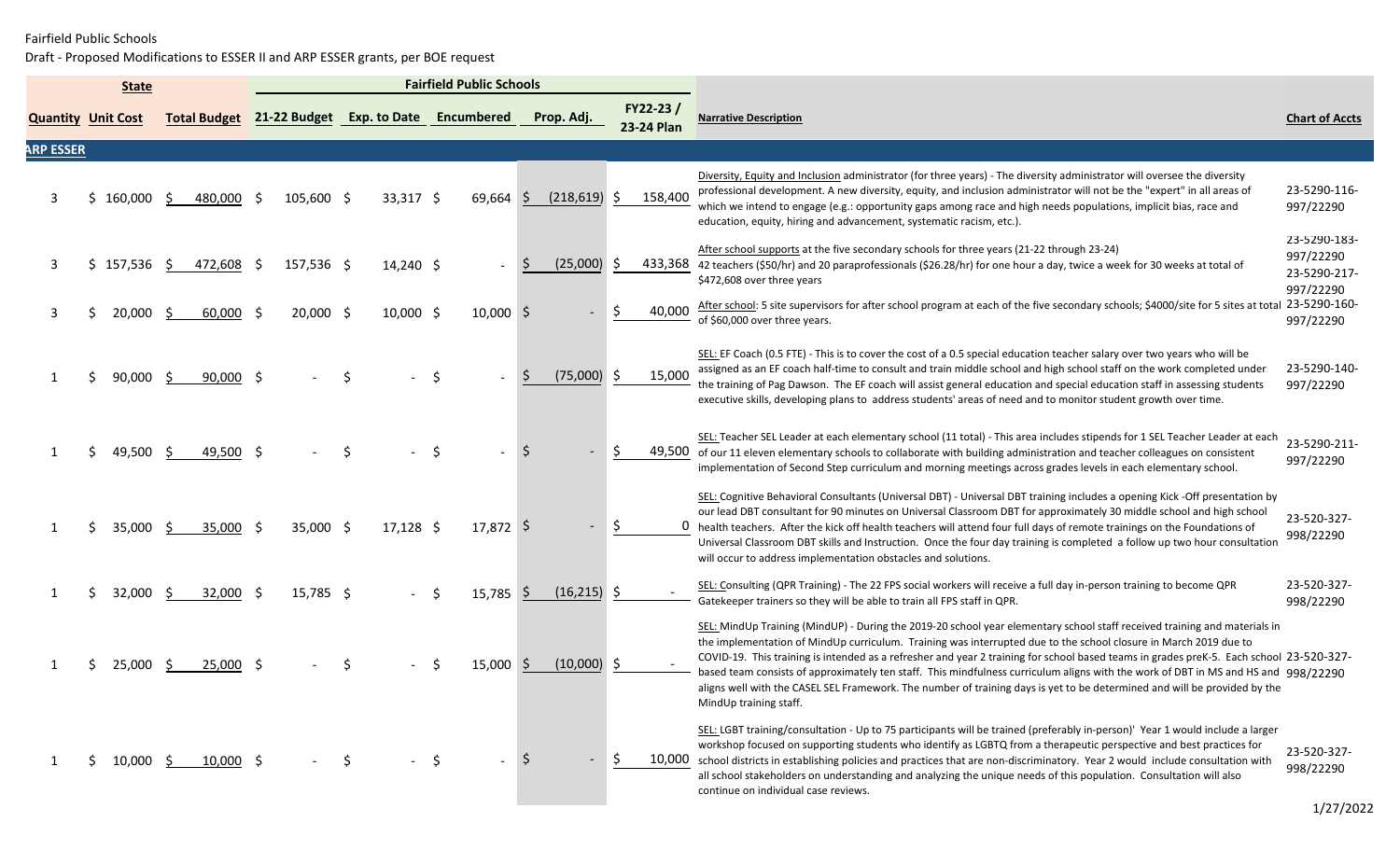|                           | <b>State</b>         |                     |             |                                      | <b>Fairfield Public Schools</b> |                |                          |                                                                                                                                                                                                                                                                                                                                                                                                                                                                                                                                                                                                     |                                        |
|---------------------------|----------------------|---------------------|-------------|--------------------------------------|---------------------------------|----------------|--------------------------|-----------------------------------------------------------------------------------------------------------------------------------------------------------------------------------------------------------------------------------------------------------------------------------------------------------------------------------------------------------------------------------------------------------------------------------------------------------------------------------------------------------------------------------------------------------------------------------------------------|----------------------------------------|
| <b>Quantity Unit Cost</b> |                      | <b>Total Budget</b> |             | 21-22 Budget Exp. to Date Encumbered |                                 | Prop. Adj.     | $FY22-23/$<br>23-24 Plan | <b>Narrative Description</b>                                                                                                                                                                                                                                                                                                                                                                                                                                                                                                                                                                        | <b>Chart of Accts</b>                  |
|                           | 5,000                | $5,000$ \$<br>-S    |             |                                      |                                 |                |                          | SEL Cassie Yackley, LLC (Dr. Alison Roy) - Dr. Allison Roy from Cassie Yackley, LLC is the one presenter for the FPS staff book<br>study. The opportunity to participate in book study groups will be offered to all FPS staff. Preschool/Elementary and<br>5,000 MS/HS staff will each have the opportunity to read a book by Daniel Siegel with eight monthly ZOOM meeting to discuss<br>the Siegle book to be facilitated by Dr. Roy. Each book study will consist of four Zoom meetings The Preschool/Elementary<br>staff will read The Whole Brain Child and MS/HS staff will read Brainstorm. | 23-520-327-<br>998/22290               |
|                           | 5,000                | $5,000$ \$<br>-S    |             |                                      |                                 | (5,000)        | -S                       | SEL: Dr. Peg Dawson (Staff Executive Functioning presentation) - Dr. Dawson has been a district consultant with special<br>education staff around strengthening student's executive skills. She has consulted and trained specific special education<br>staff on assessing students executive skills and developing plans to address areas of need. This is one time presentation<br>for all FPS staff to provide an overview of what executive skills are, how we can assess them and how we can develop<br>plans to strengthen them. This presentation will be in-person or through Zoom.         | 23-520-327-<br>998/22290               |
|                           | 43,200 \$            | 43,200 \$           |             |                                      |                                 | (32, 439)      | 10,761                   | SEL: miscellaneous supplies (\$30,000) Books for book study (\$7200) and Gizmo kits (\$6,000) - Other miscellaneous supplies<br>may be the purchase of additional MindUp materials, DBT Skills in Schools books for staff, additional Second Step kits for<br>teachers along with books for our book studies and Gizmo kits. this also includes purchase of Executive Skills Coaching<br>books and other materials to address student needs in this area.                                                                                                                                           | 23-5290-488-<br>999/22290              |
|                           | 40,000               | 80,000 \$<br>-S     |             |                                      | \$                              | $\zeta$        | 80,000                   | State residency program: Participant salary over two years (22-23 23-24) for total of \$80,000. Fairfield pays the salaries<br>directly. There is a three year commitment required by the participants to teach in Fairfield upon certification.                                                                                                                                                                                                                                                                                                                                                    | 23-5290-205-<br>997/22290              |
|                           | 700                  | 1,400 \$<br>-S      |             |                                      | -\$                             | \$             | 1,400                    | State residency program devices over two years (22-23 23-24) for total of \$1,400 which will be used to cover the purchase<br>of two laptops, one for each participant.                                                                                                                                                                                                                                                                                                                                                                                                                             | 23-5290-495-<br>999/22290              |
|                           | 10,000               | $20,000$ \$<br>-S   |             | Ś                                    | -\$                             | \$             | 20,000                   | State residency program fee over two years (22-23 23-24) for total of \$20,000. This is an 18-month program with a<br>\$10,000 is the fee, per participant, for the full program.                                                                                                                                                                                                                                                                                                                                                                                                                   | 23-5290-321-<br>998/22290              |
|                           | 6,000                | $12,000$ \$<br>-S   |             | S.                                   | \$.                             | Ŝ.             | 12,000                   | State residency program - Mentor stipend over two years (22-23 23-24) for total of \$12,000. FPS has to pay for the mentor<br>stipend. The purchased program is for support in hiring and training/certifying the resident teacher.                                                                                                                                                                                                                                                                                                                                                                 | 23-5290-214-<br>997/22290              |
|                           | 3.300                | 6,600 \$<br>-S      |             |                                      |                                 | <sub>S</sub>   | 6,600                    | State residency program supplies over two years (22-23 23-24) for total of \$6,600 which will be used to cover the costs of<br>books/other materials for the resident's coursework.                                                                                                                                                                                                                                                                                                                                                                                                                 | 23-5290-495-<br>999/22290              |
|                           | 114,000 \$           | 114,000             | $12,540$ \$ | $3,000$ \$                           |                                 | <sub>S</sub>   |                          | Revision Learning TEVAL work - Phase 1 - Designing an Instructional Framework: Phase II - Vetting the Instructional<br>Framework and Building Capacity; Phase III - Building Capacity to Leverage the Framework and Adding Layers of Support.<br>111,000 2021-2022 - 8 days for 18K including convening a steering committee and drafting the instructional framework. Year 2 - 28<br>days including feedback seminars for administrators, PDEC redesign; administrator workshops; Year 3 - 35 days for<br>calibration; instructional coaching, and full implementation of evaluations              | 23-5290-323-<br>998/22290              |
| 2                         | 19,800 \$            | 39,600 \$           |             |                                      | -\$                             | $\ddot{\zeta}$ |                          | 39,600 TEVAL revision in 22-23 and 23-24, Elementary school: 22 staff at \$45/hr for 20 hours, two year total \$39,600                                                                                                                                                                                                                                                                                                                                                                                                                                                                              | 23-5290-210-<br>997/22290              |
| $\mathbf{2}$              | $10,800 \frac{5}{5}$ | $21,600$ \$         |             | $-$ \$<br>\$                         | $\sim$                          | $\ddot{\circ}$ | S                        | 21,600 TEVAL revision in 22-23 and 23-24, High school: 12 staff at \$45/hr for 20 hours, two year total \$21,600                                                                                                                                                                                                                                                                                                                                                                                                                                                                                    | 23-5290-210-<br>997/22290              |
| 2                         | $10,800 \leq$        | $21,600$ \$         |             | \$<br>$-$ \$                         | $\sim$                          | $\frac{1}{2}$  | S.                       | 21,600 TEVAL revision in 22-23 and 23-24, Middle school: 12 staff at \$45/hr for 20 hours, two year total \$21,600                                                                                                                                                                                                                                                                                                                                                                                                                                                                                  | 23-5290-210-<br>997/22290<br>1/27/2022 |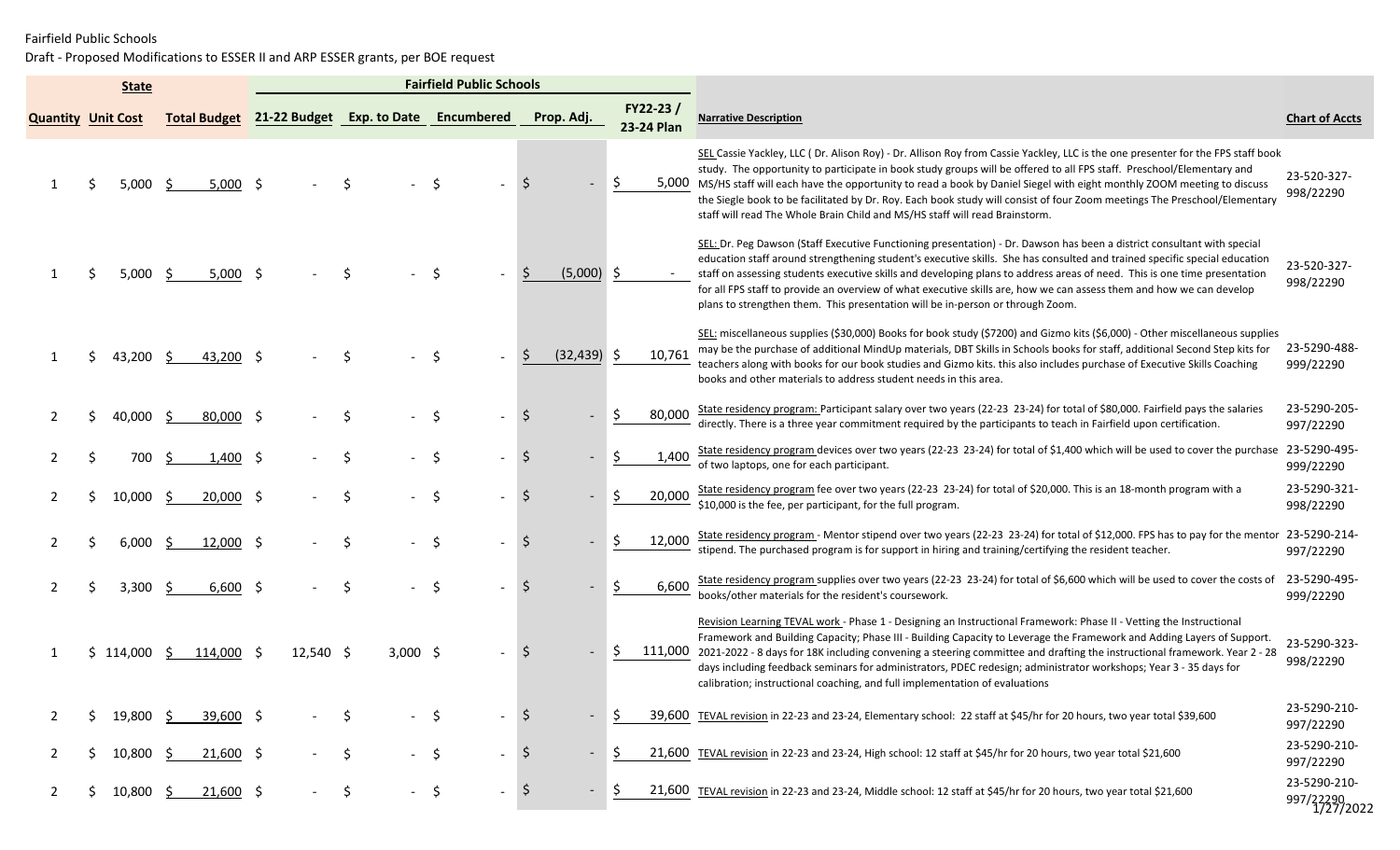|                           | <b>State</b> |    |             |                                                   |             |    |            | <b>Fairfield Public Schools</b> |          |                |                        |                                                                                                                                                                                                                                                                                                                                                                                                                                                                                                                                                                                                                                                                                                                                                                                                                                                                                                                                                                                                                                                                                                                                                                                                                 |                                        |
|---------------------------|--------------|----|-------------|---------------------------------------------------|-------------|----|------------|---------------------------------|----------|----------------|------------------------|-----------------------------------------------------------------------------------------------------------------------------------------------------------------------------------------------------------------------------------------------------------------------------------------------------------------------------------------------------------------------------------------------------------------------------------------------------------------------------------------------------------------------------------------------------------------------------------------------------------------------------------------------------------------------------------------------------------------------------------------------------------------------------------------------------------------------------------------------------------------------------------------------------------------------------------------------------------------------------------------------------------------------------------------------------------------------------------------------------------------------------------------------------------------------------------------------------------------|----------------------------------------|
| <b>Quantity Unit Cost</b> |              |    |             | Total Budget 21-22 Budget Exp. to Date Encumbered |             |    |            |                                 |          | Prop. Adj.     | FY22-23/<br>23-24 Plan | <b>Narrative Description</b>                                                                                                                                                                                                                                                                                                                                                                                                                                                                                                                                                                                                                                                                                                                                                                                                                                                                                                                                                                                                                                                                                                                                                                                    | <b>Chart of Accts</b>                  |
|                           | 9,000        | -S | 18,000 \$   |                                                   |             | Ś  |            | -\$                             |          | -S             | 18,000                 | TEVAL revision in 22-23 and 23-24, Additional staff (FEA reps, non-classroom certified staff): 10 staff at \$45/hr for 20<br>hours, two year total \$18,000                                                                                                                                                                                                                                                                                                                                                                                                                                                                                                                                                                                                                                                                                                                                                                                                                                                                                                                                                                                                                                                     | 23-5290-210-<br>997/22290              |
|                           | 2,700        | Ŝ. | $5,400$ \$  |                                                   |             | Ŝ. |            | \$                              |          | -S             | 5,400                  | TEVAL revision in 22-23 and 23-24, Curriculum liaisons: 3 staff at \$45/hr for 20 hours, two year total \$5,400                                                                                                                                                                                                                                                                                                                                                                                                                                                                                                                                                                                                                                                                                                                                                                                                                                                                                                                                                                                                                                                                                                 | 23-5290-210-<br>997/22290              |
|                           | 36,000       | -S | 36,000      | TBD                                               |             | \$ |            | $\zeta$                         |          | (12, 240)      | 23,760<br>-S           | Paraprofessional training - 3 half-day professional development days. All 215 FPS paras will be offered the opportunity to<br>participate in these three half day PD sessions. Training topics will be based on student needs and include behavior<br>management strategies for students with behavioral challenges, and supporting students academic growth and executive<br>functioning skills in general education settings.                                                                                                                                                                                                                                                                                                                                                                                                                                                                                                                                                                                                                                                                                                                                                                                 | 23-5290-320-<br>997/22290              |
|                           | 27,675 \$    |    | $27,675$ \$ |                                                   |             |    |            |                                 |          | $(27, 675)$ \$ |                        | Capstone learning experiences in grades 5, 8 and 12<br>Summer 2023 writing - for 15 hours each at \$45/hour (41 teachers * \$45/hr *15 hours = \$27,675)<br>3 teachers per core (ELA, Math, Science, Social Studies, WLang)<br>2 teachers per UA (Art, Music, PE, Health, TechEd, FCS, BusEd)<br>6 teachers each in grades 5 and 8<br>Capstone learning experiences in grades 5, 8 and 12                                                                                                                                                                                                                                                                                                                                                                                                                                                                                                                                                                                                                                                                                                                                                                                                                       | 23-5290-219-<br>997/22290              |
|                           | 27,675 \$    |    | $27,675$ \$ |                                                   |             |    |            |                                 |          | $(27,675)$ \$  |                        | Summer 2024 revision with same staffing allocation as Summer 2023 - 15 hours each at \$45/hour (41 teachers * \$45/hr<br>$*15$ hours = \$27,675)<br>3 teachers per core (ELA, Math, Science, Social Studies, WLang)<br>2 teachers per UA (Art, Music, PE, Health, TechEd, FCS, BusEd)<br>6 teachers each in grades 5 and 8                                                                                                                                                                                                                                                                                                                                                                                                                                                                                                                                                                                                                                                                                                                                                                                                                                                                                      | 23-5290-219-<br>997/22290              |
|                           | 13,500       | S. | 27,000 \$   |                                                   |             | S  |            |                                 |          | $(19,600)$ \$  | 7,400                  | Curriculum writing for middle school during summer of 22-23 (60 hours for WLang, Math, English, Science and Social<br>Studies at \$45/hr)                                                                                                                                                                                                                                                                                                                                                                                                                                                                                                                                                                                                                                                                                                                                                                                                                                                                                                                                                                                                                                                                       | 23-5290-303-<br>997/22290              |
|                           | \$121,000    | -S | 121,000 \$  |                                                   |             |    |            | Ś,                              |          |                | 121,000                | Literacy HOW training - Literacy data scan (district) - 25K for the instrument, data analysis, and literacy improvement plan<br>recommendations for district goal setting (Fall 2022); Literacy Coach Training - 7 sessions per year over two years - 14K;<br>Structured Literacy Professional Development for K-2 teachers including two cohorts per year for two years - each cohort<br>participates in on half year of training TBD Sept - January and February - June 2022-2024 (40K per year)                                                                                                                                                                                                                                                                                                                                                                                                                                                                                                                                                                                                                                                                                                              | 23-5290-325-<br>998/22290              |
|                           | 101,800      |    | 101,800 \$  |                                                   | $33,930$ \$ |    | $3,400$ \$ |                                 | 4,725 \$ |                | 93,675                 | CREC equity training; The diversity administrator will oversee the diversity professional development. A new diversity,<br>equity, and inclusion administrator will not be the "expert" in all areas of which we intend to engage (e.g.: opportunity<br>gaps among race and high needs populations, implicit bias, race and education, equity, hiring and advancement,<br>systematic racism, etc.). The 101K for the equity training is for staff development through CREC on equity leadership,<br>consulting on building specific challenges. This would be a three year commitment with long term planning that the DEI<br>administrator would oversee. School Equity teams (17 schools and approximately 5 individuals per school) will be involved 998/22290<br>in equity training through CREC (five sessions - Sessions 1-4 are full and half days; Session 5 is 3 full days). Additional<br>Faculty development sessions on Tuesday afternoon meeting times (TBD throughout the year); Family and community<br>engagement group conversations are slated for 2 ninety minute sessions; District Leadership team - 4 sessions in Year 1.<br>Years 2 3 will be determined as a result of year's one work. | 23-5290-324-                           |
|                           | 24,975 \$    |    | 24,975 \$   |                                                   |             | S. |            | - \$                            |          | $(24, 975)$ \$ |                        | Assessment literacy work:<br>Summer 2022 - 5 teachers per core (ELA, Math, Science, Social Studies, WLang) and 6 teachers each in grades 5 and 8 for<br>15 hours each at \$45/hour.                                                                                                                                                                                                                                                                                                                                                                                                                                                                                                                                                                                                                                                                                                                                                                                                                                                                                                                                                                                                                             | 23-5290-215-<br>997/22290<br>1/27/2022 |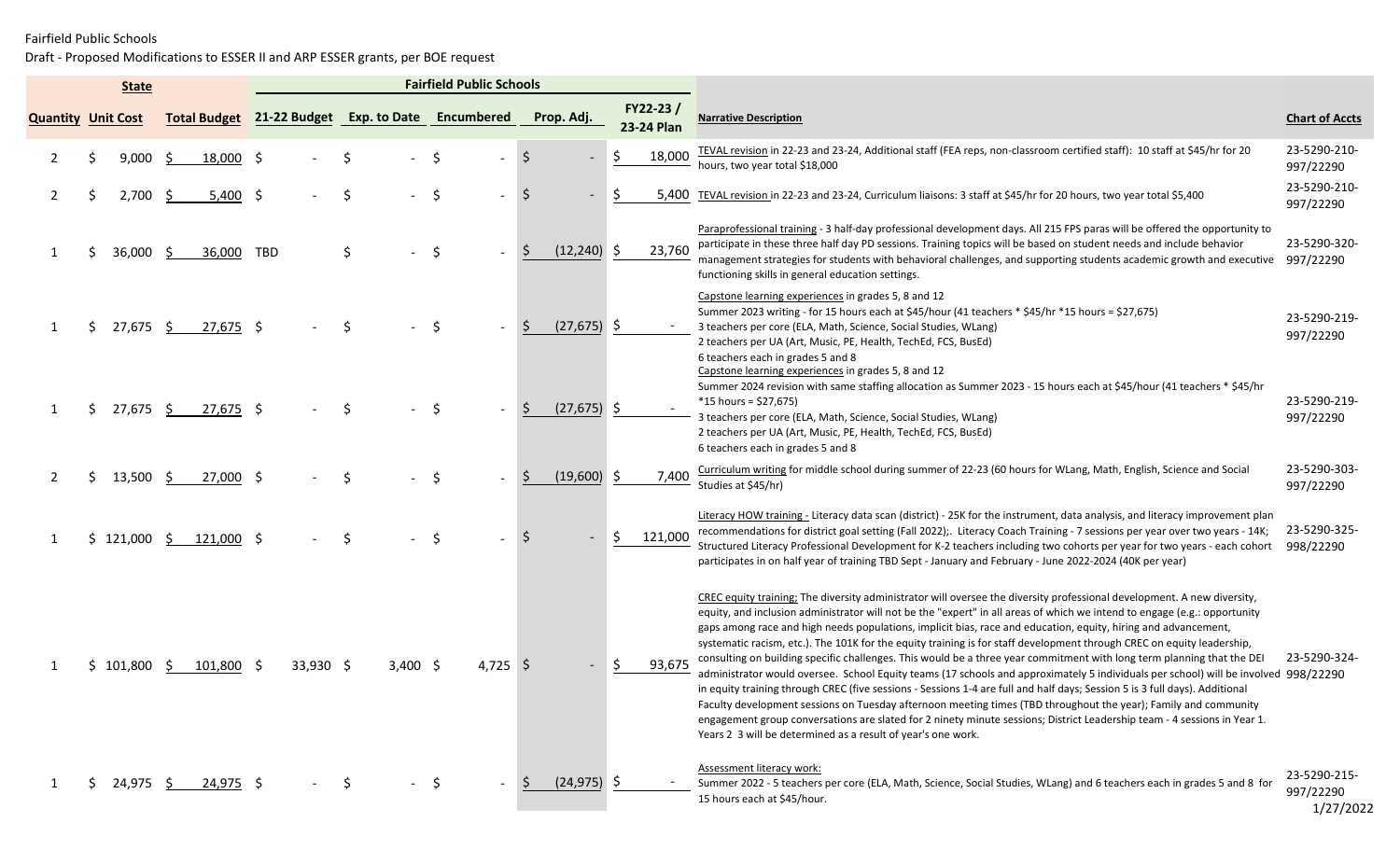|                           |    | <b>State</b> |    |                     | <b>Fairfield Public Schools</b> |             |     |            |        |                                      |                     |                |                        |        |                                                                                                                                                                                                                                                                                                                                                                                                                                                                                                                                                                                                                  |                                        |
|---------------------------|----|--------------|----|---------------------|---------------------------------|-------------|-----|------------|--------|--------------------------------------|---------------------|----------------|------------------------|--------|------------------------------------------------------------------------------------------------------------------------------------------------------------------------------------------------------------------------------------------------------------------------------------------------------------------------------------------------------------------------------------------------------------------------------------------------------------------------------------------------------------------------------------------------------------------------------------------------------------------|----------------------------------------|
| <b>Quantity Unit Cost</b> |    |              |    | <b>Total Budget</b> |                                 |             |     |            |        | 21-22 Budget Exp. to Date Encumbered |                     | Prop. Adj.     | FY22-23/<br>23-24 Plan |        | <b>Narrative Description</b>                                                                                                                                                                                                                                                                                                                                                                                                                                                                                                                                                                                     | <b>Chart of Accts</b>                  |
|                           |    | 22,275       | -S | $22,275$ \$         |                                 |             |     |            | .S     |                                      |                     | $(22, 275)$ \$ |                        |        | Assessment literacy work<br>Summer 2023 - for 15 hours each at \$45/hour (33 teachers * \$45/hr * 15hrs = \$22,275)<br>3 teachers per UA (Art, Music, PE, Health, TechEd, FCS, BusEd)<br>6 teachers each in grades 4 and 7                                                                                                                                                                                                                                                                                                                                                                                       | 23-5290-215-<br>997/22290              |
|                           |    | $20,250$ \$  |    | 20,250              |                                 |             | \$  |            | \$     |                                      | S                   | $(20, 250)$ \$ |                        |        | Assessment literacy work:<br>Summer 2024 - 6 teachers each in grades K, 1, 2, 3 and 6 for 15 hours each at \$45/hour                                                                                                                                                                                                                                                                                                                                                                                                                                                                                             | 23-5290-215-<br>997/22290              |
|                           |    | 12,960 \$    |    | $25,920$ \$         |                                 |             | S   |            | \$     |                                      | Ŝ                   | $(25,920)$ \$  |                        |        | Data literacy training STAR for 22-23 and 23-24<br>Middle school: 24 staff at \$45/hr for 12 hours, two year total \$25,920                                                                                                                                                                                                                                                                                                                                                                                                                                                                                      | 23-5290-208-<br>997/22290              |
|                           |    | 5,940        | S. | 11,880 \$           |                                 |             | \$  |            | \$     |                                      | S                   | $(11,880)$ \$  |                        |        | Data literacy training STAR for 22-23 and 23-24<br>Elementary schools: 11 staff at \$45/hr for 12 hours, two year total \$11,880                                                                                                                                                                                                                                                                                                                                                                                                                                                                                 | 23-5290-208-<br>997/22290              |
|                           |    | 5,400        | -S | $10,800$ \$         |                                 |             | \$  |            | \$     |                                      | S                   | $(10,800)$ \$  |                        |        | Data literacy training STAR for 22-23 and 23-24<br>Curriculum liaisons: 10 staff at \$45/hr for 12 hours, two year total \$10,800                                                                                                                                                                                                                                                                                                                                                                                                                                                                                | 23-5290-208-<br>997/22290              |
|                           |    | 5,400        | -Ŝ | 10,800 \$           |                                 |             | \$  |            | \$     |                                      | S                   | $(10,800)$ \$  |                        |        | Data literacy training STAR for 22-23 and 23-24<br>High school: 10 staff at \$45/hr for 12 hours, two year total \$10,800                                                                                                                                                                                                                                                                                                                                                                                                                                                                                        | 23-5290-208-<br>997/22290              |
|                           |    | 10,000       | -S | $10,000$ \$         |                                 |             | \$. |            | \$     |                                      | <sub>S</sub>        | $(10,000)$ \$  |                        | $\sim$ | Data literacy training for 24 middle school staff for 12 hours, for two years (22-23 and 23-24); Delivery method TBD                                                                                                                                                                                                                                                                                                                                                                                                                                                                                             | 23-5290-320-<br>998/22290              |
|                           |    | 6,000        | -S | $6,000$ \$          |                                 |             | \$  |            | \$     |                                      | \$                  |                | S.                     | 6,000  | Family and Community Connections: Dr. Alison Roy (Parent Presentation Series)                                                                                                                                                                                                                                                                                                                                                                                                                                                                                                                                    | 23-5290-321-<br>997/22290              |
|                           |    | 10,000       | -S | $20,000$ \$         |                                 |             | Ŝ   |            | \$     |                                      | Ŝ.                  |                |                        |        | Elementary principal coaching over two years (22-23 23-24) for total of \$20,000; Hiring an experienced elementary<br>20,000 consultant to coach new principals to the district. Coaching will begin with two principals on school improvement planning<br>and execution, teacher evaluation, and literacy improvement.                                                                                                                                                                                                                                                                                          | 23-5290-322-<br>998/22290              |
|                           |    | 18,000       | -S | 18,000 \$           |                                 |             |     |            | .S     |                                      |                     |                |                        | 18,000 | <b>Family and Community Connections</b><br>District DBT staff (6 week Parent DBT Course) - FPS DBT-trained staff will conduct a 6 week course for parents.                                                                                                                                                                                                                                                                                                                                                                                                                                                       | 23-5290-322-<br>997/22290              |
| 10                        |    | 1,000        | -S | $10,000$ \$         |                                 | $10,000$ \$ |     |            |        |                                      |                     | $(10,000)$ \$  |                        |        | Teacher action research projects (10 \$1000 projects funded during the 21-22 SY) - Current FPS teachers would propose a<br>question on instruction and/or student learning for which they would like to engage in further research. Teachers may<br>work in teams or they may work with an administrator on a department or school-based question. We would solicit<br>applications and then select recipients. Recipients would be required to have a midyear check in on progress and then<br>present at the end of the year to colleagues. The district would use their findings to pursue next action steps. | 23-5290-319-<br>998/22290              |
| 3                         |    | $33,318$ \$  |    | 99,954 \$           |                                 | $33,318$ \$ |     |            | $-$ \$ | $\sim$                               | $\ddot{\mathsf{S}}$ |                | \$.                    | 99,954 | Bus transportation for after school program at the five secondary schools for three years (21-22 through 23-24) - each bus<br>costs \$6663.60/school for total of \$99,954 for all three years                                                                                                                                                                                                                                                                                                                                                                                                                   | 23-5290-335-<br>999/22290              |
| 715                       | .S | 679 \$       |    | 485,485 \$          |                                 | 271,600 \$  |     | 271,600 \$ |        |                                      | <sub>S</sub>        | $(213,885)$ \$ |                        | $\sim$ | Purchase a ProBook 450 G8 laptop for all students in grade 12 at \$679/unit for total of \$485,485                                                                                                                                                                                                                                                                                                                                                                                                                                                                                                               | 23-5290-540-<br>999/22290<br>1/27/2022 |